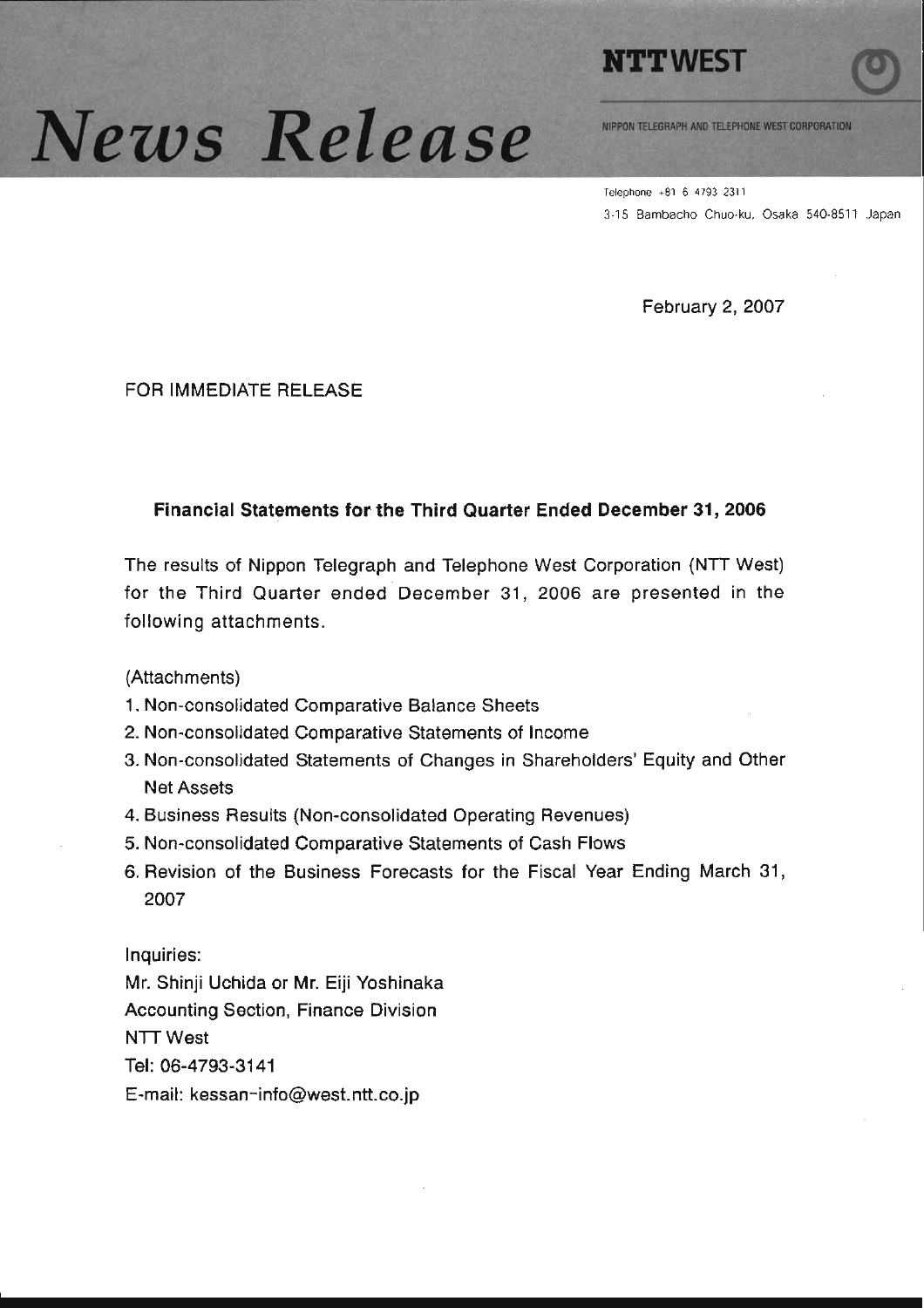# **1. Non-Consolidated Comparative Balance Sheets**

# (Based on accounting principles generally accepted in Japan)

|                                                               |                |                   | (Millions of yen)   |
|---------------------------------------------------------------|----------------|-------------------|---------------------|
|                                                               | March 31, 2006 | December 31, 2006 | Increase (Decrease) |
| <b>ASSETS</b>                                                 |                |                   |                     |
|                                                               |                |                   |                     |
| Fixed assets:<br>Fixed assets for telecommunications          |                |                   |                     |
| businesses                                                    |                |                   |                     |
| Property, plant and equipment                                 | 2, 920, 831    | 2, 878, 340       | (42, 491)           |
| Machinery and equipment                                       | 606, 429       | 615, 901          | 9, 471              |
| Antenna facilities                                            | 10, 514        | 10,083            | (431)               |
| Terminal equipment                                            | 29, 877        | 27, 641           | (2, 235)            |
| Local line facilities                                         | 829, 435       | 835, 823          | 6, 387              |
| Long-distance line facilities                                 | 7, 198         | 6, 429            | (769)               |
| <b>Engineering facilities</b>                                 | 631, 497       | 622, 181          | (9, 315)            |
| Submarine line facilities                                     | 4, 542         | 3,883             | (658)               |
| <b>Buildings</b>                                              | 520, 264       | 498, 689          | (21, 574)           |
| Construction in progress                                      | 37,085         | 20, 040           | (17, 045)           |
| Other                                                         | 243, 986       | 237, 666          | (6, 320)            |
| Intangible fixed assets                                       | 99, 788        | 106, 332          | 6, 544              |
| Total fixed assets for                                        | 3, 020, 619    | 2, 984, 672       | (35, 947)           |
| telecommunications businesses<br>Investments and other assets |                |                   |                     |
| Deferred income taxes                                         | 360, 666       | 360, 882          | 215                 |
| Other investments and assets                                  | 83, 449        | 86, 470           | 3,020               |
| Allowance for doubtful accounts                               | (1, 638)       | (1, 577)          | 60                  |
| Total investments and other assets                            | 442, 478       | 445, 774          | 3, 296              |
| Total fixed assets                                            | 3, 463, 098    | 3, 430, 447       | (32, 651)           |
|                                                               |                |                   |                     |
| Current assets:                                               |                |                   |                     |
| Cash and bank deposits                                        | 90, 274        | 69, 405           | (20, 869)           |
| Notes receivable                                              | 4              | 30                | 25                  |
| Accounts receivable, trade                                    | 333, 158       | 350, 422          | 17, 264             |
| Supplies                                                      | 39, 094        | 36, 523           | (2, 570)            |
| Other current assets                                          | 58, 431        | 70, 906           | 12, 475             |
| Allowance for doubtful accounts                               | (2, 233)       | (1, 856)          | 376                 |
| Total current assets                                          | 518, 729       | 525, 432          | 6,702               |
| <b>TOTAL ASSETS</b>                                           | 3, 981, 828    | 3, 955, 879       | (25, 948)           |
|                                                               |                |                   |                     |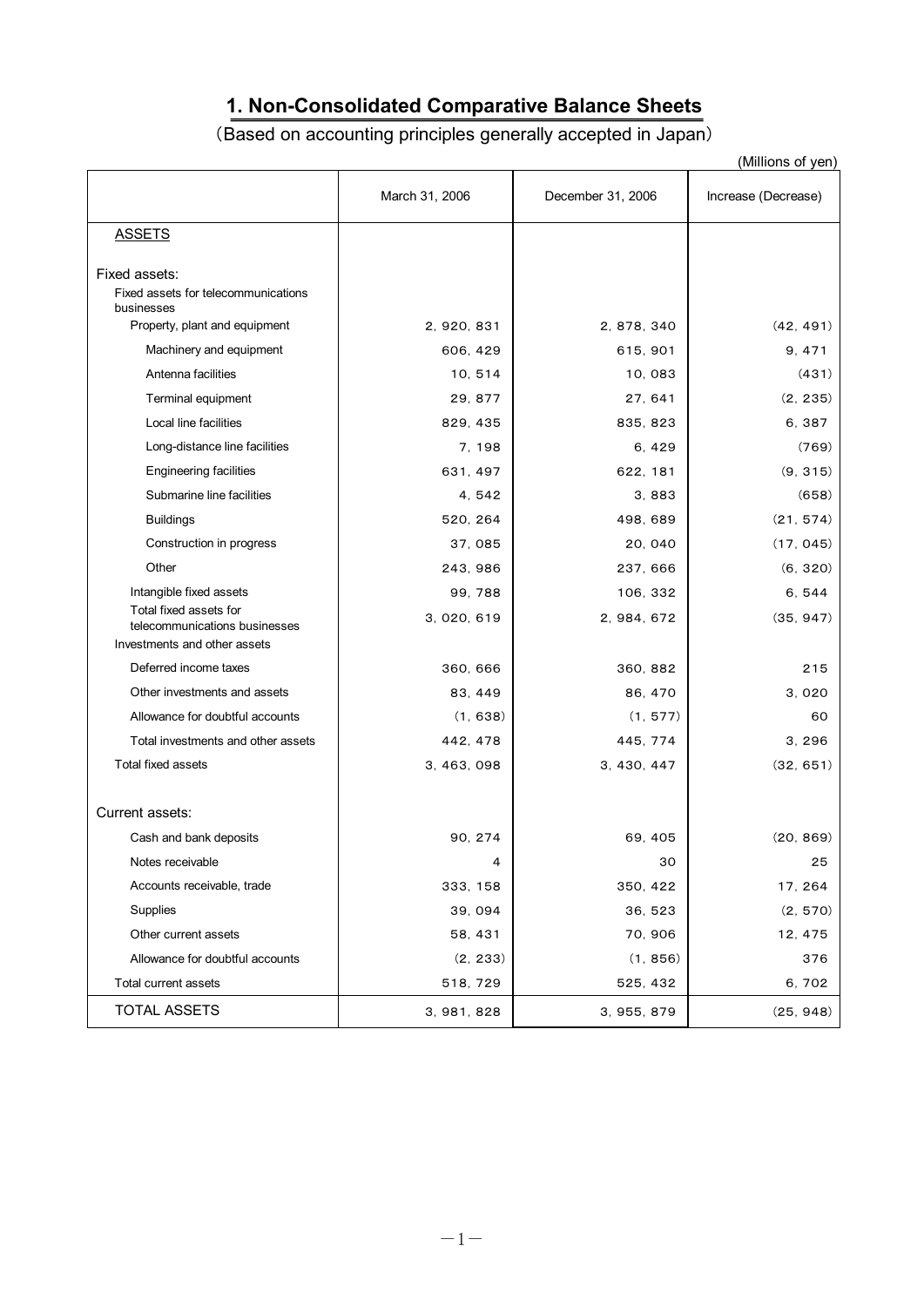(Millions of yen)

|                                                                |                |                   | , וישן יש טושוויין  |
|----------------------------------------------------------------|----------------|-------------------|---------------------|
|                                                                | March 31, 2006 | December 31, 2006 | Increase (Decrease) |
| <b>LIABILITIES</b>                                             |                |                   |                     |
| Long-term liabilities:                                         |                |                   |                     |
| Long-term borrowings from parent<br>company                    | 1, 058, 132    | 1, 141, 621       | 83, 488             |
| Liability for employees' retirement<br>benefits                | 632, 917       | 599, 307          | (33, 609)           |
| Other long-term liabilities                                    | 12,690         | 12, 642           | (47)                |
| Total long-term liabilities                                    | 1, 703, 740    | 1, 753, 571       | 49, 831             |
| Current liabilities:                                           |                |                   |                     |
| Current portion of long-term<br>borrowings from parent company | 193, 746       | 180, 608          | (13, 138)           |
| Accounts payable, trade                                        | 133, 973       | 76, 718           | (57, 254)           |
| Short-term borrowings                                          |                | 50,000            | 50,000              |
| Accrued taxes on income                                        | 1, 101         | 5, 195            | 4,093               |
| Other current liabilities                                      | 396, 702       | 325, 896          | (70, 805)           |
| <b>Total current liabilities</b>                               | 725, 524       | 638, 419          | (87, 105)           |
|                                                                |                |                   |                     |
| <b>TOTAL LIABILITIES</b>                                       | 2, 429, 264    | 2, 391, 990       | (37, 274)           |
| <b>SHAREHOLDERS' EQUITY</b>                                    |                |                   |                     |
| Common stock                                                   | 312,000        |                   |                     |
| Capital surplus                                                |                |                   |                     |
| Additional paid-in capital                                     | 1, 170, 054    |                   |                     |
| Total capital surplus                                          | 1, 170, 054    |                   |                     |
| Earned surplus                                                 |                |                   |                     |
| Unappropriated retained earnings for<br>the period             | 70, 112        |                   |                     |
| Total earned surplus                                           | 70, 112        |                   |                     |
| Net unrealized gains (losses) on securities                    | 396            |                   |                     |
| TOTAL SHAREHOLDERS'<br><b>EQUITY</b>                           | 1, 552, 563    |                   |                     |
| <b>TOTAL LIABILITIES AND</b><br>SHAREHOLDERS' EQUITY           | 3, 981, 828    |                   |                     |

Note: \*NTT West participates in a consolidated tax return system, which has been adopted by NTT (Holding company) and its wholly-owned subsidiaries in Japan. However, income taxes have not been calculated on a consolidated basis in the quarterly financial statements.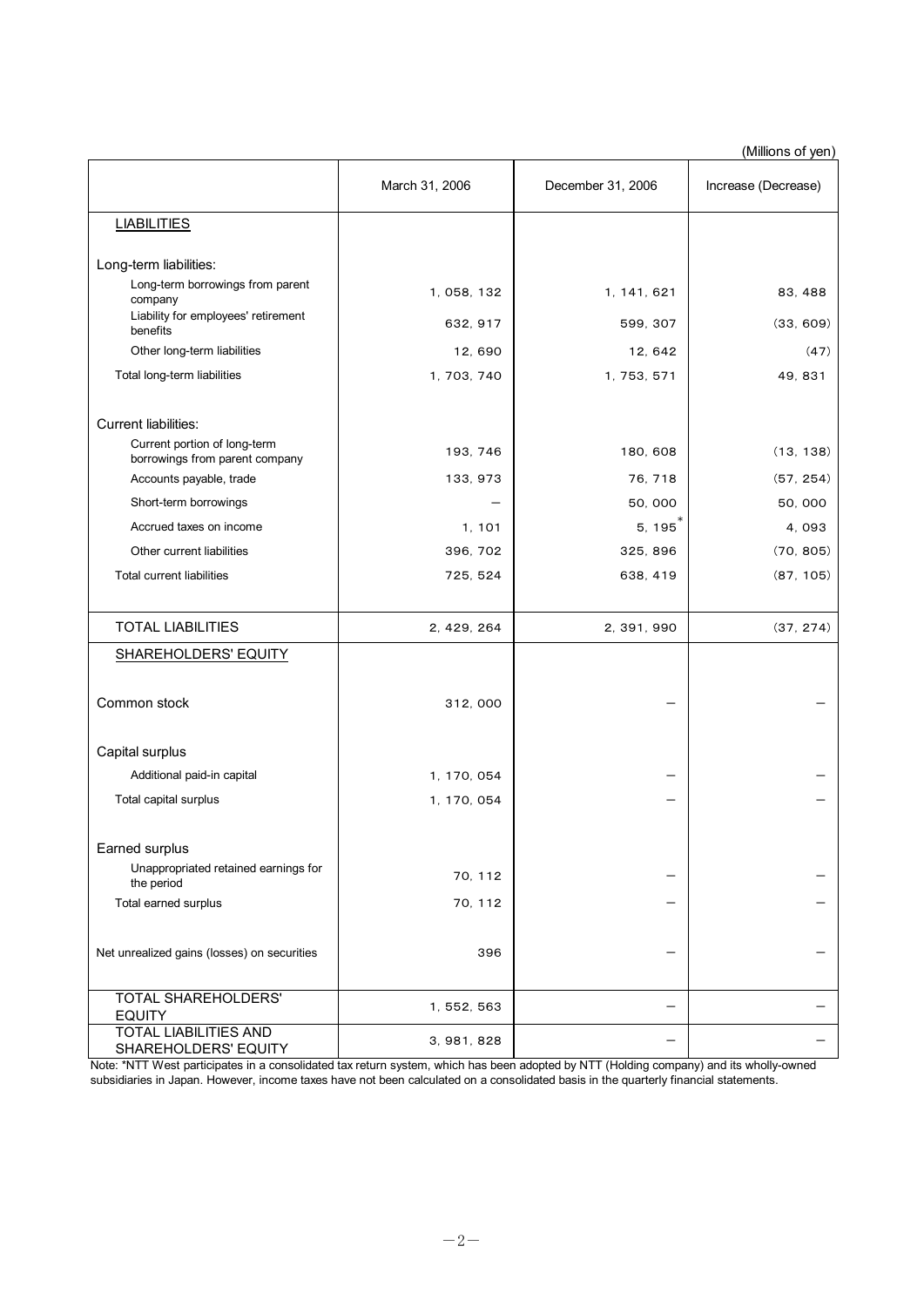|  | (Millions of yen) |  |
|--|-------------------|--|
|  |                   |  |

|                                                                                                                                                         | March 31, 2006 | December 31, 2006 | Increase (Decrease) |
|---------------------------------------------------------------------------------------------------------------------------------------------------------|----------------|-------------------|---------------------|
| <b>NET ASSETS</b>                                                                                                                                       |                |                   |                     |
| Shareholders' equity<br>Common stock<br>Capital surplus                                                                                                 |                | 312, 000          |                     |
| Additional paid-in capital                                                                                                                              |                | 1, 170, 054       |                     |
| Total capital surplus                                                                                                                                   |                | 1, 170, 054       |                     |
| Earned surplus                                                                                                                                          |                |                   |                     |
| Other earned surplus                                                                                                                                    |                | 81, 754           |                     |
| Accumulated earned surplus                                                                                                                              |                | 81, 754           |                     |
| Total earned surplus                                                                                                                                    |                | 81, 754           |                     |
| Total shareholders' equity                                                                                                                              |                | 1, 563, 808       |                     |
| Unrealized gains (losses), translation<br>adjustments, and others<br>Net unrealized gains (losses) on<br>securities<br>Total unrealized gains (losses), |                | 79                |                     |
| translation adjustments, and others                                                                                                                     |                | 79                |                     |
| <b>TOTAL NET ASSETS</b>                                                                                                                                 |                | 1, 563, 888       |                     |
| <b>TOTAL LIABILITIES AND</b><br><b>NET ASSETS</b>                                                                                                       |                | 3, 955, 879       |                     |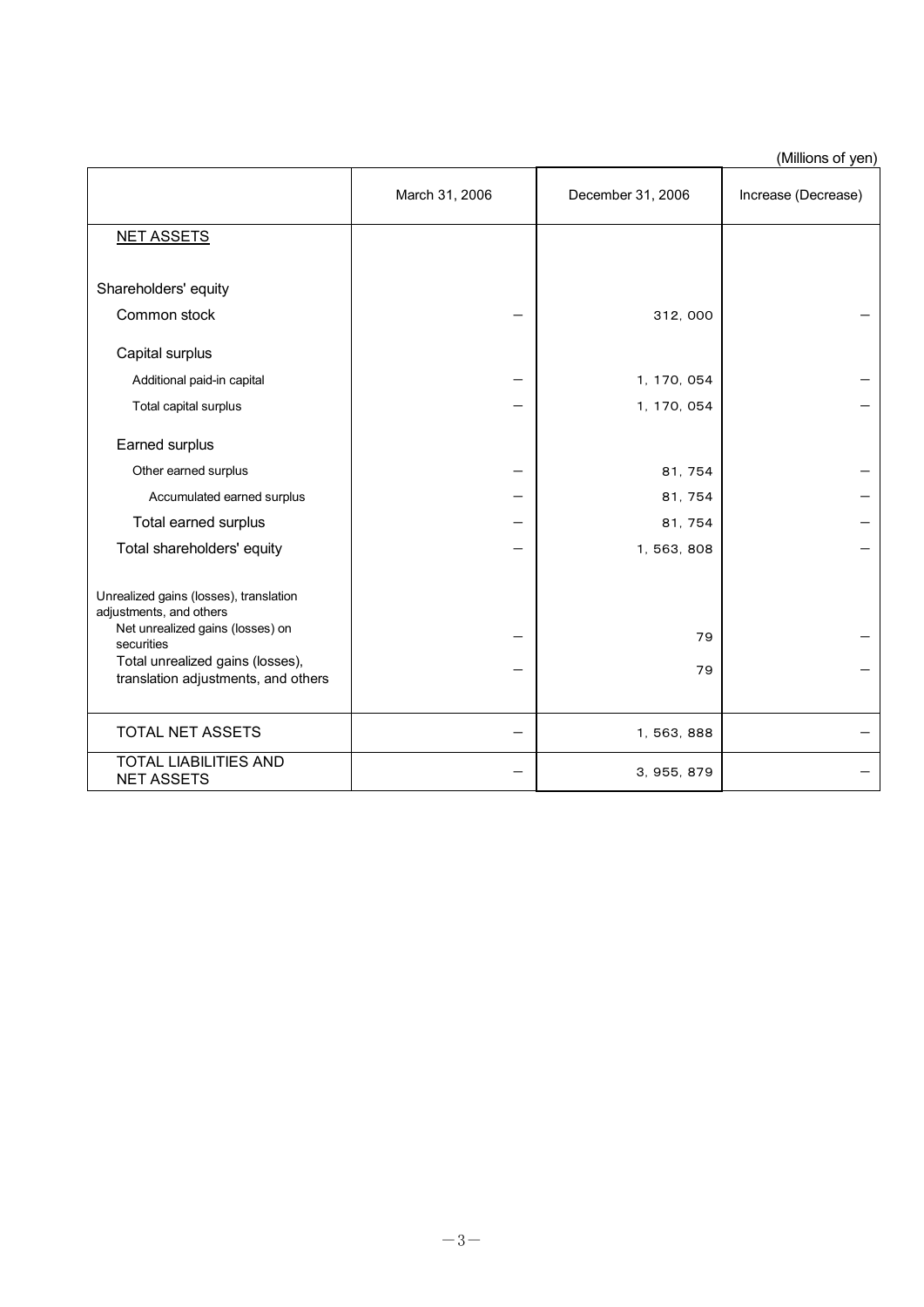## **2. Non-Consolidated Comparative Statements of Income**

|                                                            |                                        |                                        |                        | (Millions of yen)            |
|------------------------------------------------------------|----------------------------------------|----------------------------------------|------------------------|------------------------------|
|                                                            | Nine months ended<br>December 31, 2005 | Nine months ended<br>December 31, 2006 | Increase<br>(Decrease) | Year ended<br>March 31, 2006 |
|                                                            |                                        |                                        |                        |                              |
| Telecommunications businesses                              |                                        |                                        |                        |                              |
| Operating revenues                                         | 1, 401, 541                            | 1, 347, 298                            | (54, 243)              | 1, 860, 339                  |
| Operating expenses                                         | 1, 352, 470                            | 1, 319, 759                            | (32, 710)              | 1, 823, 115                  |
| Operating income from<br>telecommunications businesses     | 49, 070                                | 27, 538                                | (21, 532)              | 37, 223                      |
| Supplementary businesses                                   |                                        |                                        |                        |                              |
| Operating revenues                                         | 110, 698                               | 97, 531                                | (13, 167)              | 169, 287                     |
| Operating expenses                                         | 113, 241                               | 98, 578                                | (14, 662)              | 174, 470                     |
| Operating income (losses) from<br>supplementary businesses | (2, 543)                               | (1, 047)                               | 1,495                  | (5, 183)                     |
| Operating income                                           | 46, 527                                | 26, 491                                | (20, 036)              | 32, 040                      |
| Non-operating revenues:                                    | 53, 766                                | 59, 697                                | 5,931                  | 66, 633                      |
| Interest income                                            | 3                                      | 4                                      | $\mathsf{o}$           | 6                            |
| Dividends received                                         | 14, 260                                | 19,980                                 | 5, 719                 | 14, 261                      |
| Lease and rental income                                    | 35, 015                                | 35, 906                                | 890                    | 46, 459                      |
| Miscellaneous income                                       | 4,486                                  | 3,806                                  | (679)                  | 5,907                        |
| Non-operating expenses:                                    | 31, 360                                | 29, 432                                | (1, 928)               | 42, 173                      |
| Interest expenses                                          | 12, 829                                | 13, 715                                | 886                    | 17, 273                      |
| Lease and rental expenses                                  | 15, 349                                | 13, 166                                | (2, 182)               | 21, 239                      |
| Miscellaneous expenses                                     | 3.181                                  | 2.550                                  | (631)                  | 3.660                        |
| Recurring profit                                           | 68, 933                                | 56, 756                                | (12, 177)              | 56, 500                      |
| Special profits                                            | 4,097                                  | 2.298                                  | (1, 799)               | 18, 188                      |
| Income before Income taxes                                 | 73, 031                                | 59, 054                                | (13, 976)              | 74,689                       |
| Corporation, inhabitant, and<br>enterprise taxes           | 24, 836 *                              | 16, 157 $*$                            | (8, 678)               | 10, 534                      |
| Deferred tax expenses (benefits)                           |                                        |                                        |                        | 31.456                       |
| Net income                                                 | 48, 194                                | 42, 897                                | (5, 297)               | 32, 697                      |
| Unappropriated retained earnings<br>brought forward        | 37, 415                                |                                        |                        | 37, 415                      |
| Unappropriated retained earnings<br>for the period         | 85, 610                                |                                        |                        | 70, 112                      |

Note: \*NTT West participates in a consolidated tax return system, which has been adopted by NTT (Holding company) and its wholly-owned subsidiaries in Japan. However, income taxes have not been calculated on a consolidated basis in the quarterly financial statements.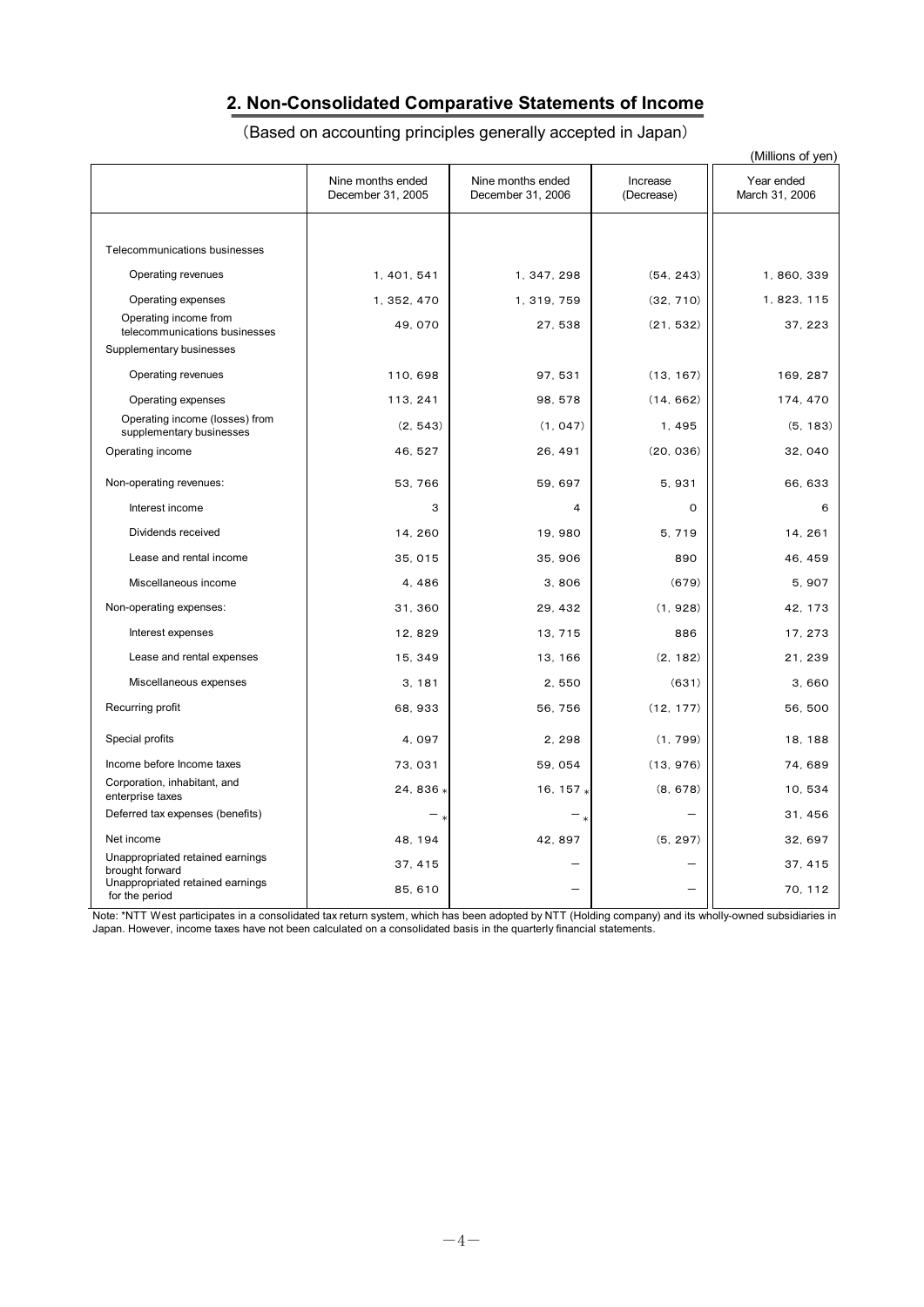### **3.Non-Consolidated Statements of Changes in Shareholders' Equity and Other Net Assets**

(Based on accounting principles generally accepted in Japan)

Nine months ended

December 31, 2006

|                                                      | (Millions of yen) |                                   |                          |                                  |                     |                                                                      |                            |                                                 |                     |
|------------------------------------------------------|-------------------|-----------------------------------|--------------------------|----------------------------------|---------------------|----------------------------------------------------------------------|----------------------------|-------------------------------------------------|---------------------|
| Shareholders' equity                                 |                   |                                   |                          |                                  |                     | Unrealized gains<br>(losses), translation<br>adjustments, and others |                            |                                                 |                     |
|                                                      |                   | Capital surplus<br>Earned surplus |                          |                                  |                     |                                                                      | Total                      |                                                 |                     |
|                                                      | Common<br>stock   | Additional<br>paid-in capital     | Total capital<br>surplus | Other earned<br>surplus          | <b>Total earned</b> | Total<br>shareholders'<br>equity                                     | Net<br>unrealized<br>gains | unrealized<br>gains<br>(losses).<br>translation | Total net<br>assets |
|                                                      |                   |                                   |                          | Accumulated<br>earned<br>surplus | surplus             |                                                                      | (losses) on<br>securities  | adjustments,<br>and others                      |                     |
| March 31, 2006                                       | 312,000           | 1,170,054                         | 1,170,054                | 70,112                           | 70,112              | 1,552,166                                                            | 396                        | 396                                             | 1,552,563           |
| Net change in this nine-month<br>period              |                   |                                   |                          |                                  |                     |                                                                      |                            |                                                 |                     |
| Cash dividends*                                      |                   |                                   |                          | (31,200)                         | (31.200)            | (31,200)                                                             |                            |                                                 | (31,200)            |
| Bonuses paid to directors<br>and corporate auditors* |                   |                                   |                          | (55)                             | (55)                | (55)                                                                 |                            |                                                 | (55)                |
| Net income                                           |                   |                                   |                          | 42.897                           | 42.897              | 42.897                                                               |                            |                                                 | 42,897              |
| Others, net                                          |                   |                                   |                          |                                  |                     |                                                                      | (316)                      | (316)                                           | (316)               |
| Total net change in this nine-<br>month period       |                   |                                   | –                        | 11,642                           | 11,642              | 11,642                                                               | (316)                      | (316)                                           | 11,325              |
| December 31, 2006                                    | 312,000           | 1,170,054                         | 1,170,054                | 81,754                           | 81,754              | 1,563,808                                                            | 79                         | 79                                              | 1,563,888           |

(\*) Items approved in the shareholders' meeting held in June 2006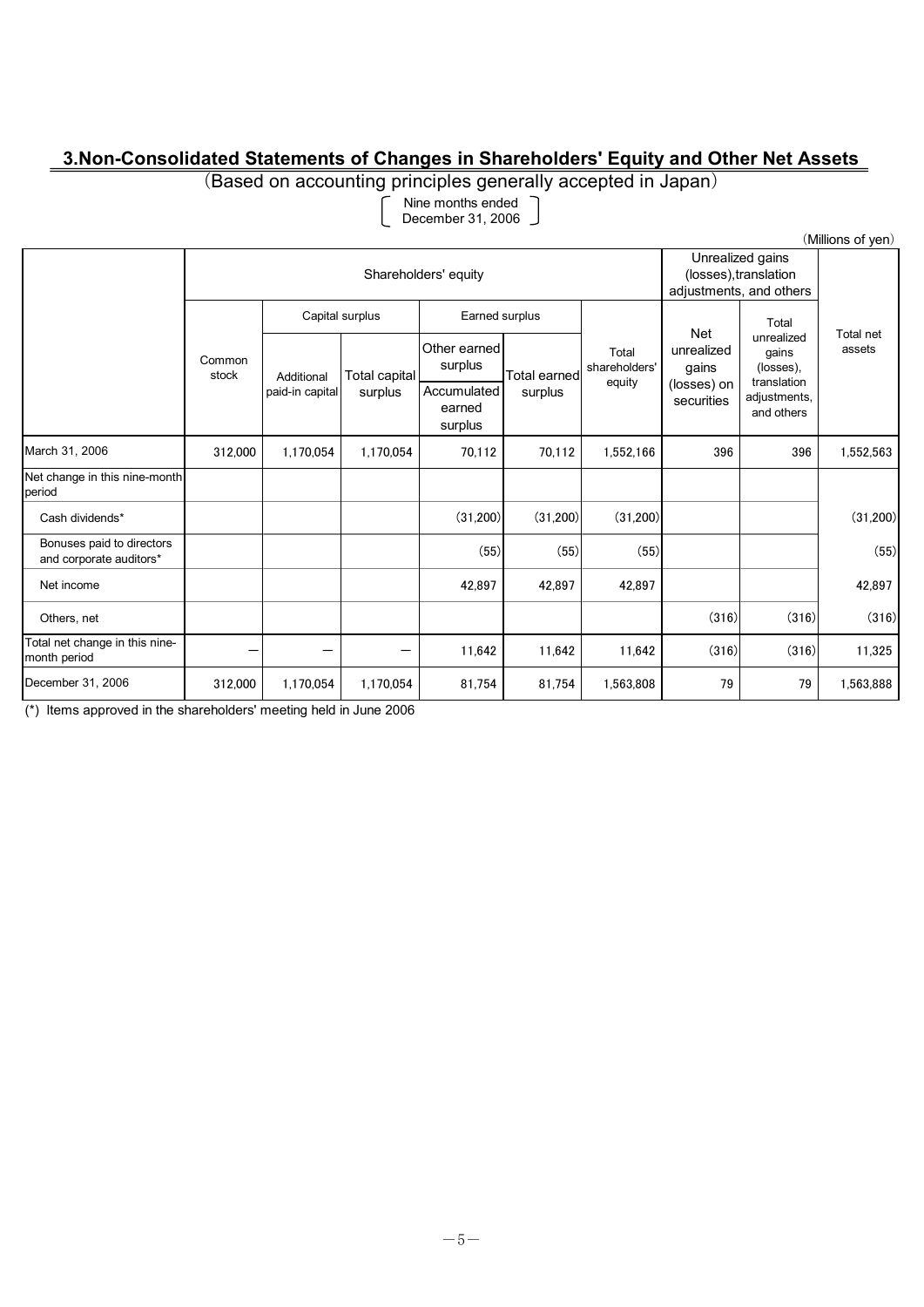## **4. Business Results (Non-Consolidated Operating Revenues)**

(Based on accounting principles generally accepted in Japan)

|           |                                                                      |                                        |                                        |                        |                                   | (Millions of yen)            |
|-----------|----------------------------------------------------------------------|----------------------------------------|----------------------------------------|------------------------|-----------------------------------|------------------------------|
|           |                                                                      | Nine months ended<br>December 31, 2005 | Nine months ended<br>December 31, 2006 | Increase<br>(Decrease) | Percent<br>Increase<br>(Decrease) | Year ended<br>March 31, 2006 |
| revenues) | Voice transmission services<br>revenues (excluding IP services       | 956, 700                               | 867, 906                               | (88, 794)              | $(9.3\%)$                         | 1, 259, 541                  |
|           | Monthly charge revenues*                                             | 589, 839                               | 548, 767                               | (41, 072)              | (7.0%                             | 780, 312                     |
|           | Call rates revenues*                                                 | 137, 844                               | 113, 887                               | (23, 956)              | (17.4%)                           | 179, 099                     |
|           | Interconnection call revenues*                                       | 160, 072                               | 144, 392                               | (15, 679)              | (9.8%)                            | 210, 827                     |
|           | IP services revenues                                                 | 167, 315                               | 219, 927                               | 52, 611                | 31.4%                             | 229, 572                     |
|           | Leased circuit services revenues<br>(excluding IP services revenues) | 128, 409                               | 124, 140                               | (4, 269)               | $(3.3\%)$                         | 171, 695                     |
|           | Telegram services revenues                                           | 22, 248                                | 20, 439                                | (1, 809)               | $(8.1\%)$                         | 29, 806                      |
| revenues  | Other telecommunications services                                    | 126, 866                               | 114, 884                               | (11, 982)              | $(9, 4\%)$                        | 169, 721                     |
|           | Telecommunications total revenues                                    | 1, 401, 541                            | 1, 347, 298                            | (54, 243)              | (3.9%)                            | 1, 860, 339                  |
| revenues  | Supplementary business total                                         | 110, 698                               | 97, 531                                | (13, 167)              | (11.9%)                           | 169, 287                     |
|           | Total operating revenues                                             | 1, 512, 239                            | 1, 444, 829                            | (67, 410)              | (4.5%)                            | 2, 029, 626                  |

\*Partial listing only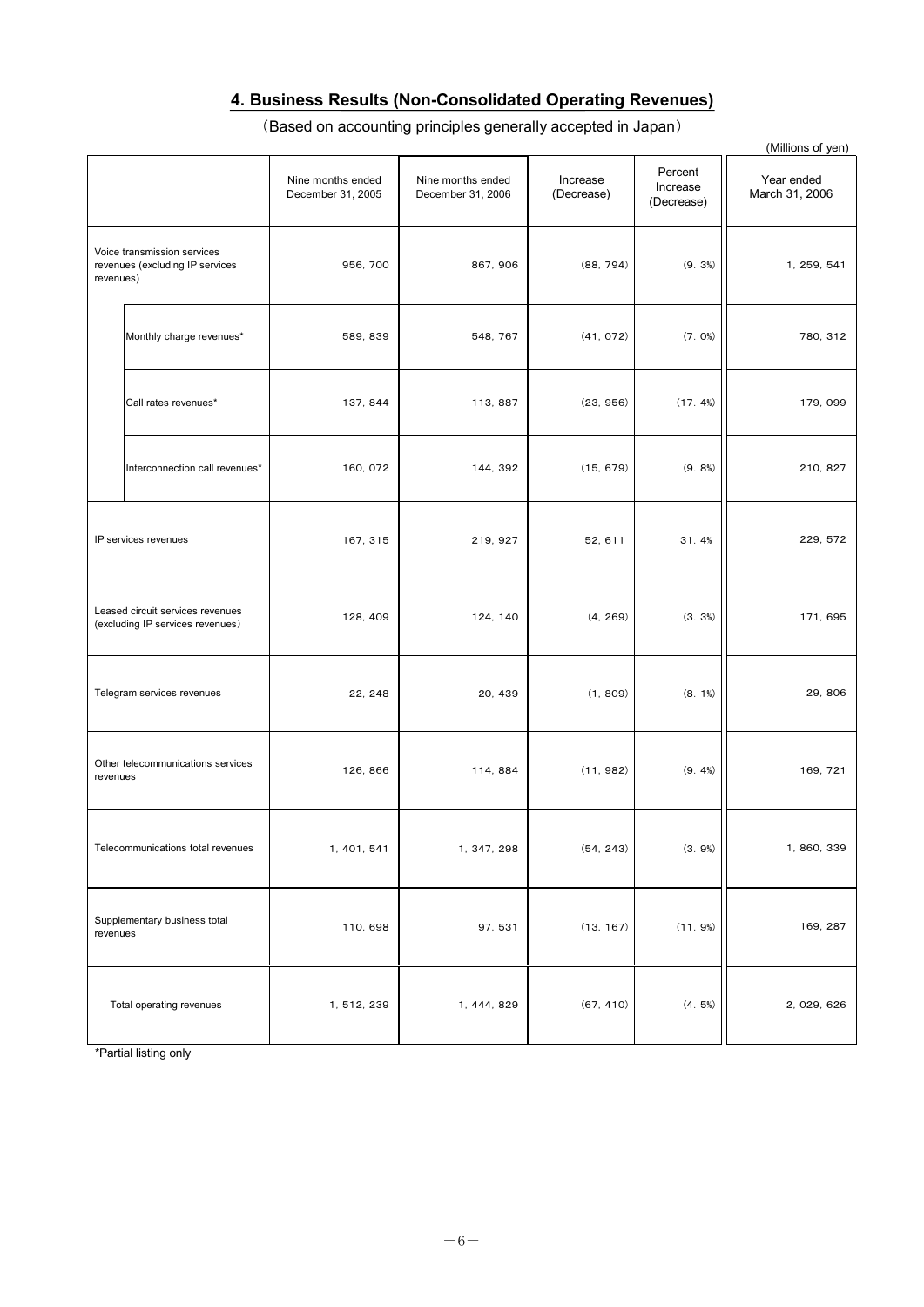# **5. Non-Consolidated Comparative Statements of Cash Flows**

(Based on accounting principles generally accepted in Japan)

|                                                                        |                                        |                                        |                     | (Millions of yen)            |
|------------------------------------------------------------------------|----------------------------------------|----------------------------------------|---------------------|------------------------------|
|                                                                        | Nine months ended<br>December 31, 2005 | Nine months ended<br>December 31, 2006 | Increase (Decrease) | Year ended<br>March 31, 2006 |
| I Cash flows from operating activities:                                |                                        |                                        |                     |                              |
| Income before income taxes                                             | 73, 031                                | 59, 054                                | (13, 976)           | 74, 689                      |
| Depreciation and amortization                                          | 324, 486                               | 334, 677                               | 10, 190             | 435, 236                     |
| Loss on disposal of property, plant and equipment                      | 21, 405                                | 14, 366                                | (7, 039)            | 27.308                       |
| Increase (decrease) in liability for employees'<br>retirement benefits | (20, 104)                              | (33, 609)                              | (13, 505)           | (77, 173)                    |
| (Increase) decrease in accounts receivable                             | 9,660                                  | (18, 380)                              | (28, 040)           | 49, 638                      |
| (Increase) decrease in inventories                                     | (2, 587)                               | 2,570                                  | 5, 158              | (4, 261)                     |
| Increase (decrease) in accounts payable and accrued<br>expenses        | (138, 292)                             | (124, 754)                             | 13, 537             | (48, 685)                    |
| (Increase) decrease in accounts consumption tax<br>receivable          | 62                                     | 2,805                                  | 2, 743              | (2, 743)                     |
| Increase (decrease) in accrued consumption tax                         | 2, 124                                 | 3,912                                  | 1,787               |                              |
| Other                                                                  | (24, 225)                              | (38, 325)                              | (14, 099)           | 8, 416                       |
| Sub-total                                                              | 245, 561                               | 202, 317                               | (43, 243)           | 462, 426                     |
| Interest and dividends received                                        | 14.263                                 | 19, 984                                | 5, 720              | 14, 267                      |
| Interest paid                                                          | (12, 300)                              | (13, 392)                              | (1, 092)            | (17, 326)                    |
| Income taxes received (paid)                                           | 54, 406                                | (12, 036)                              | (66, 443)           | 54, 661                      |
| Net cash provided by (used in) operating activities                    | 301, 931                               | 196, 873                               | (105, 057)          | 514, 029                     |
| II Cash flows from investing activities:                               |                                        |                                        |                     |                              |
| Payments for property, plant and equipment                             | (358, 115)                             | (332, 084)                             | 26, 031             | (476, 274)                   |
| Proceeds from sale of property, plant and equipment                    | 6, 180                                 | 15, 249                                | 9,069               | 15, 264                      |
| Payments for purchase of investment securities                         | (1, 165)                               | (2, 952)                               | (1, 787)            | (49, 646)                    |
| Proceeds from sale of investment securities                            | 2, 150                                 | 348                                    | (1, 801)            | 2, 244                       |
| Other                                                                  | (1, 893)                               | (921)                                  | 972                 | (2, 375)                     |
| Net cash provided by (used in) investing activities                    | (352, 844)                             | (320, 359)                             | 32, 484             | (510, 787)                   |
| III Cash flows from financing activities:                              |                                        |                                        |                     |                              |
| Proceeds from issuance of long-term debt                               | 146, 707                               | 170, 000                               | 23, 292             | 196, 685                     |
| Payments for settlement of long-term debt                              | (88, 832)                              | (99, 650)                              | (10, 817)           | (200, 090)                   |
| Net increase (decrease) in short-term borrowings                       | (2, 000)                               | 55,000                                 | 57,000              | 3,000                        |
| Dividends paid                                                         | (31, 200)                              | (31, 200)                              |                     | (31, 200)                    |
| Net cash provided by (used in) financing activities                    | 24, 674                                | 94, 149                                | 69, 475             | (31, 605)                    |
| IV Net increase (decrease) in cash and cash<br>equivalents             | (26, 238)                              | (29, 336)                              | (3, 097)            | (28, 364)                    |
| V Cash and cash equivalents at beginning of<br>period                  | 128, 920                               | 100, 556                               | (28, 364)           | 128, 920                     |
| VI Cash and cash equivalents at end of period                          | 102, 682                               | 71, 220                                | (31, 461)           | 100, 556                     |
|                                                                        |                                        |                                        |                     |                              |